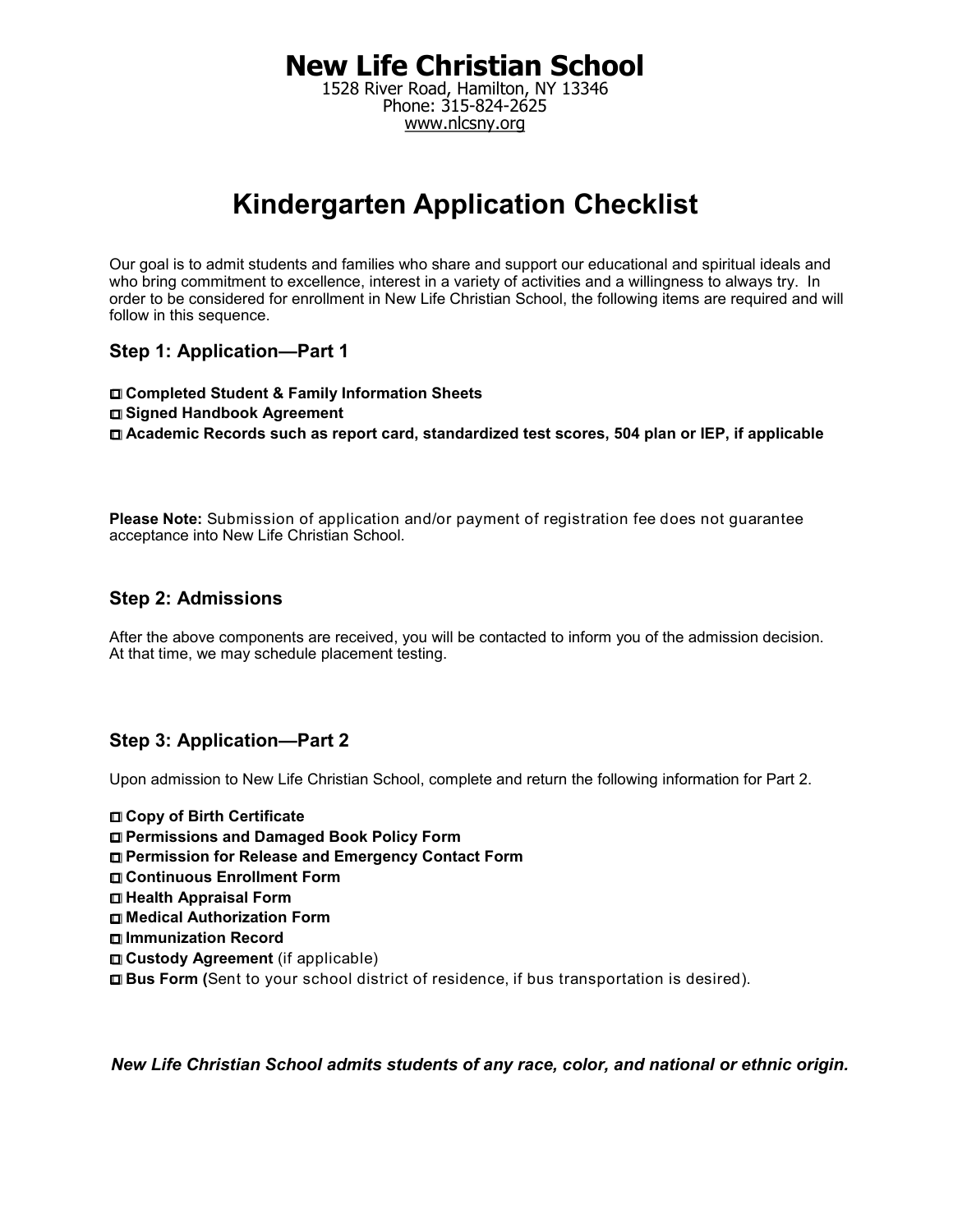# **New Life Christian School**

1528 River Road, Hamilton, NY 13346 Phone: 315-824-2625 www.nlcsny.org

## **KINDERGARTEN APPLICATION**

Application Date: \_\_\_\_\_\_\_\_\_\_\_\_\_\_\_\_\_\_

Applying for (circle one): Current School Year Next School Year

| Student Name                                                                                                                                                                 |                                                                                                              |  |  |  |
|------------------------------------------------------------------------------------------------------------------------------------------------------------------------------|--------------------------------------------------------------------------------------------------------------|--|--|--|
| First<br>Last                                                                                                                                                                | Middle                                                                                                       |  |  |  |
| $\square$ Male                                                                                                                                                               | Age _____                                                                                                    |  |  |  |
|                                                                                                                                                                              |                                                                                                              |  |  |  |
|                                                                                                                                                                              | City/State/Zip                                                                                               |  |  |  |
|                                                                                                                                                                              |                                                                                                              |  |  |  |
|                                                                                                                                                                              | What characteristics of our school interest your family, and why do you think our school is a good match for |  |  |  |
| School district of residence _____________________________Current school attending (if applicable)______________                                                             |                                                                                                              |  |  |  |
| Father/Guardian                                                                                                                                                              | Mother/Guardian                                                                                              |  |  |  |
| Name: <b>Name</b>                                                                                                                                                            |                                                                                                              |  |  |  |
| <u> 1950 - Johann John Stoff, mars and de British and de British and de British and de British and de British and </u><br>Relationship to Applicant: _______________________ | Relationship to Applicant: ______________________                                                            |  |  |  |
| Home Address (if different): <b>William Company Address</b>                                                                                                                  | Home Address (if different): ____________________                                                            |  |  |  |
|                                                                                                                                                                              |                                                                                                              |  |  |  |
|                                                                                                                                                                              |                                                                                                              |  |  |  |
|                                                                                                                                                                              | Work Phone: __________________________________                                                               |  |  |  |
|                                                                                                                                                                              |                                                                                                              |  |  |  |
|                                                                                                                                                                              |                                                                                                              |  |  |  |
|                                                                                                                                                                              |                                                                                                              |  |  |  |
| <b>Current Church Affiliation</b>                                                                                                                                            | <b>Current Church Affiliation</b>                                                                            |  |  |  |
|                                                                                                                                                                              | Home Church (if different): ______________________                                                           |  |  |  |
|                                                                                                                                                                              | Pastor's Name (if different):                                                                                |  |  |  |

#### Parents of Applicant are: circle applicable one(s)

Married Separated Divorced Mother remarried Father remarried

Single Parent Mother deceased Father deceased

**Siblings Age Grade Current School**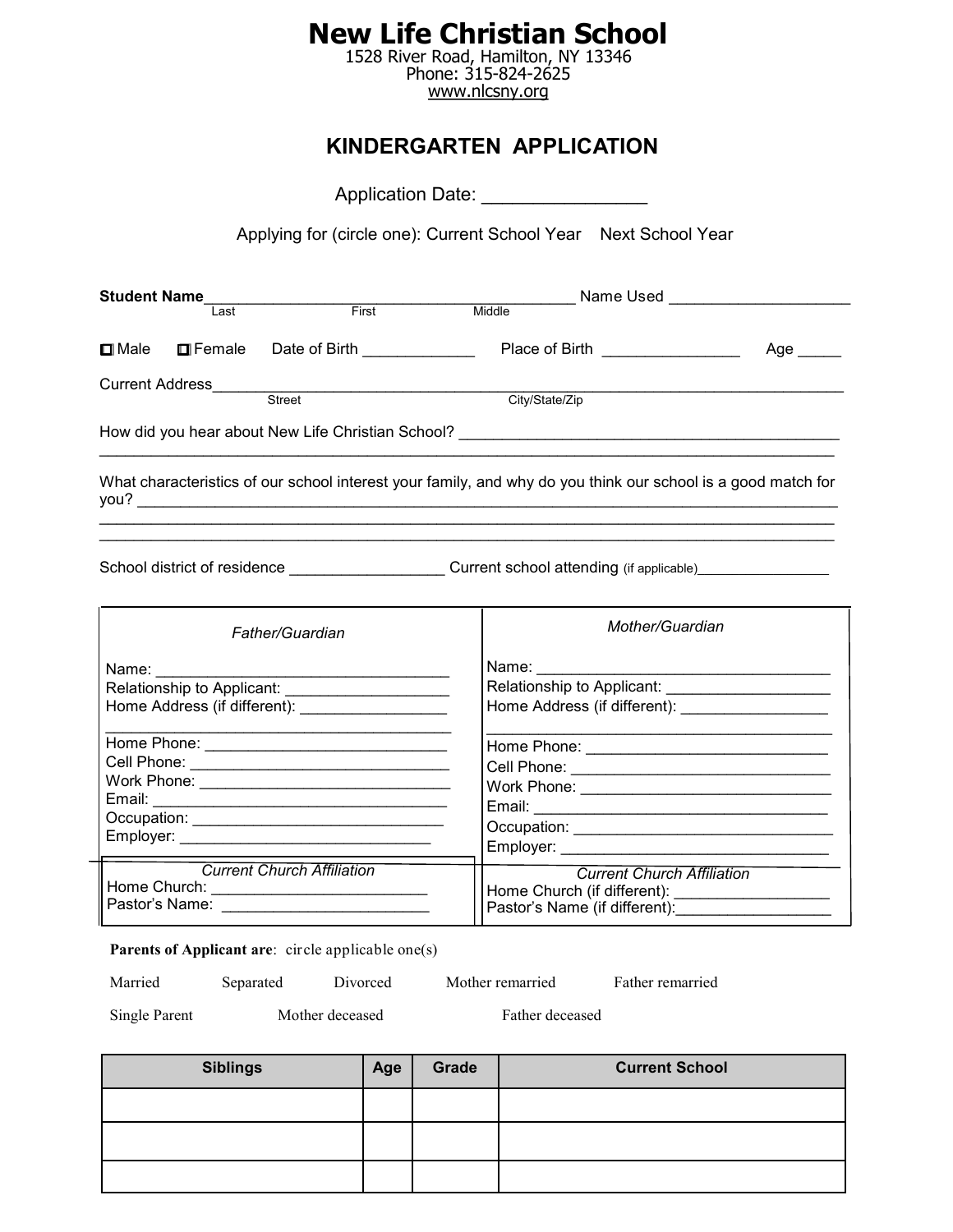# **New Life Christian School**

1528 River Road, Hamilton, NY 13346 Phone: 315-824-2625 www.nlcsny.org

| <b>Sleeping Habits</b><br>Usual night's sleep _______ hours                                                                                                                                                                                                                                                                                                                                                                                                                                                                                                                                                                                                                                                       |  |  |  |
|-------------------------------------------------------------------------------------------------------------------------------------------------------------------------------------------------------------------------------------------------------------------------------------------------------------------------------------------------------------------------------------------------------------------------------------------------------------------------------------------------------------------------------------------------------------------------------------------------------------------------------------------------------------------------------------------------------------------|--|--|--|
| Nap in daytime □ Yes □ No Length of nap _________ hours                                                                                                                                                                                                                                                                                                                                                                                                                                                                                                                                                                                                                                                           |  |  |  |
| Anxiety over dark <b>□</b> Yes<br>Frequent nightmares □ Yes □ No<br><b>⊡</b> No                                                                                                                                                                                                                                                                                                                                                                                                                                                                                                                                                                                                                                   |  |  |  |
| <b>Eating Habits</b>                                                                                                                                                                                                                                                                                                                                                                                                                                                                                                                                                                                                                                                                                              |  |  |  |
| Appetite <b>□</b> Good □ Fair ■ Poor                                                                                                                                                                                                                                                                                                                                                                                                                                                                                                                                                                                                                                                                              |  |  |  |
| Allergies (Including food allergies) □ Yes<br>$\blacksquare$ No                                                                                                                                                                                                                                                                                                                                                                                                                                                                                                                                                                                                                                                   |  |  |  |
| <b>Self-care Habits</b>                                                                                                                                                                                                                                                                                                                                                                                                                                                                                                                                                                                                                                                                                           |  |  |  |
| $\blacksquare$ Partially<br>Dresses self <b>□</b> Completely<br>$\Box$ Not at all                                                                                                                                                                                                                                                                                                                                                                                                                                                                                                                                                                                                                                 |  |  |  |
| Can ties shoes □ Yes □ No<br>Can use bathroom by self Yes No Accidents?<br>Urine Bowels                                                                                                                                                                                                                                                                                                                                                                                                                                                                                                                                                                                                                           |  |  |  |
| <b>Play Habits and Social Interaction</b><br>Nursery/Preschool experience □ Yes □ No Where? _________________________________<br>Times per week and the state of the state of the state of the state of the state of the state of the state of the state of the state of the state of the state of the state of the state of the state of the state of the stat<br>Previous experience with playmates □ Completely<br>$\blacksquare$ Limited<br>$\blacksquare$ None<br>Attitude toward playmates <b>De</b> Friendly <b>De</b> Indifferent <b>D</b> Interested<br>Ability to get along with others <b>□ Good □ Fair □ Poor</b><br>Is your child able to sit still and stay focused? ______________________________ |  |  |  |
| <b>Emotional Habits</b>                                                                                                                                                                                                                                                                                                                                                                                                                                                                                                                                                                                                                                                                                           |  |  |  |
| List unusual fears                                                                                                                                                                                                                                                                                                                                                                                                                                                                                                                                                                                                                                                                                                |  |  |  |
| Frequent crying spells ■ Yes ■ No Temper tantrums ■ Yes ■ No                                                                                                                                                                                                                                                                                                                                                                                                                                                                                                                                                                                                                                                      |  |  |  |
| Frequent displays of affection <b>I</b> Yes<br>$\square$ No                                                                                                                                                                                                                                                                                                                                                                                                                                                                                                                                                                                                                                                       |  |  |  |
| Displays jealousy toward other children in family $\Box$ Yes $\Box$ No If yes, please explain                                                                                                                                                                                                                                                                                                                                                                                                                                                                                                                                                                                                                     |  |  |  |
| Does your child leave you easily? □ Yes □ No                                                                                                                                                                                                                                                                                                                                                                                                                                                                                                                                                                                                                                                                      |  |  |  |
| <b>Nervous Habits</b>                                                                                                                                                                                                                                                                                                                                                                                                                                                                                                                                                                                                                                                                                             |  |  |  |
| Thumb sucking $\Box$ Yes<br><b>⊡</b> No                                                                                                                                                                                                                                                                                                                                                                                                                                                                                                                                                                                                                                                                           |  |  |  |
| Biting nails $\Box$ Yes<br>$\square$ No<br>Other                                                                                                                                                                                                                                                                                                                                                                                                                                                                                                                                                                                                                                                                  |  |  |  |

### **Authorization**

We / I affirm that the information on this application is true to the best of our / my knowledge.

| <b>Father's Printed Name</b> | Father's Signature | Date |
|------------------------------|--------------------|------|
| Mother's Printed Name        | Mother's Signature | Date |